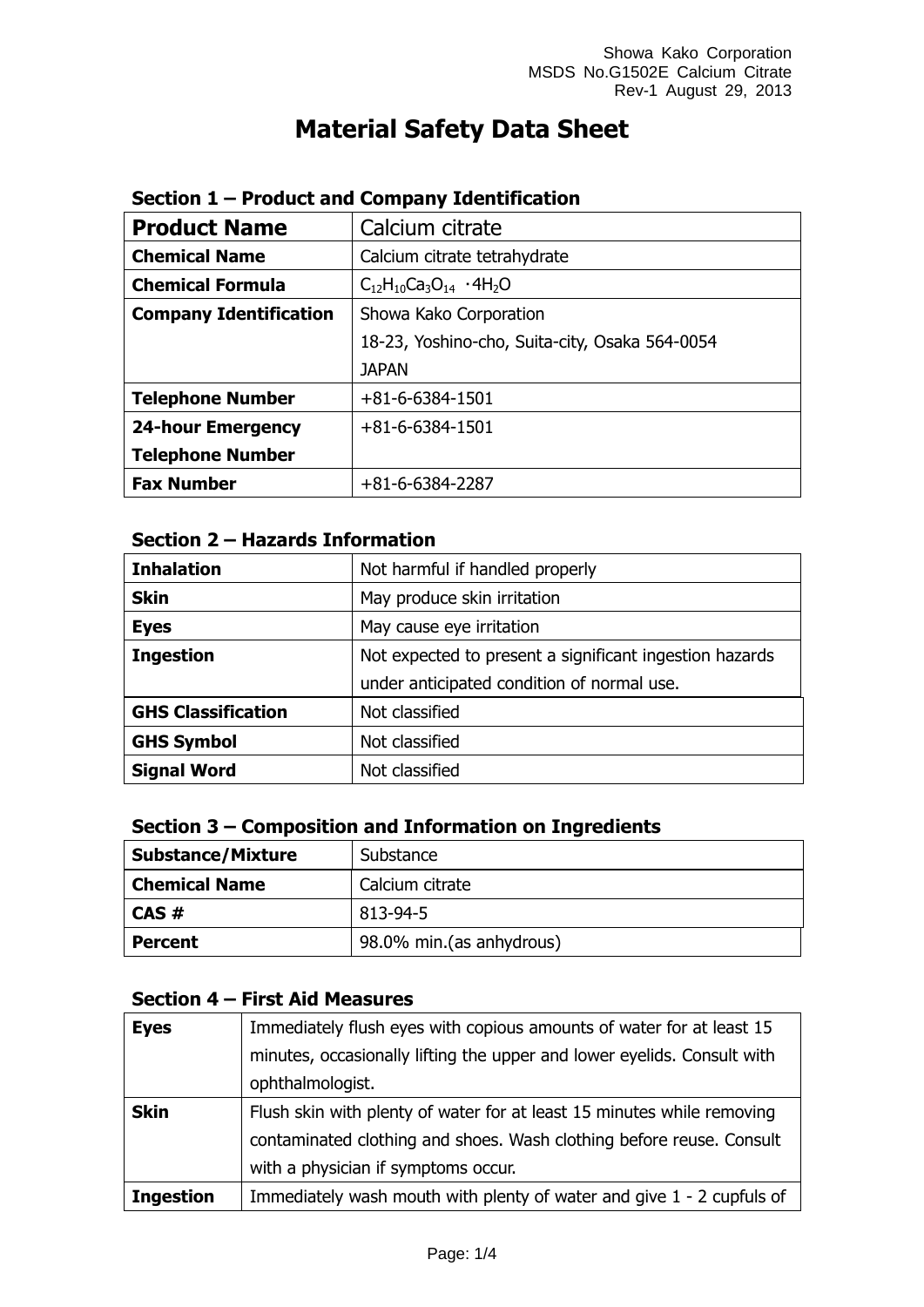#### Showa Kako Corporation MSDS No.G1502E Calcium Citrate Rev-1 August 29, 2013

|                   | milk or water if victim is conscious and alert. Consult with a physician.        |
|-------------------|----------------------------------------------------------------------------------|
|                   | Never give anything by mouth to an unconscious person.                           |
| <b>Inhalation</b> | Remove to fresh air, wash out nasal aperture and mouth with plenty of            |
|                   | water. If breathing is difficult, give artificial respiration. If not breathing, |
|                   | give oxygen. Consult with a physician.                                           |

### **Section 5 – Fire Fighting Measures**

| <b>Flash Point</b>               |                               | No data found                                       |
|----------------------------------|-------------------------------|-----------------------------------------------------|
| <b>Autoignition</b>              |                               | No data found                                       |
| <b>Explosion Limits</b><br>Lower |                               | No data found                                       |
|                                  | No data found<br><b>Upper</b> |                                                     |
| <b>Extinguish Media</b>          |                               | Water, powder, carbon dioxide, foam                 |
| <b>Firefighting Instructions</b> |                               | Avoid non-firefighting equipped personnel to enter. |
|                                  |                               | Extinguish upwind from the fire wearing appropriate |
|                                  |                               | protective gear.                                    |

#### **Section 6 – Accidental Release Measures**

| <b>Spills/Leaks</b> | Evacuate area. Wear self-contained breathing apparatus, rubber       |  |
|---------------------|----------------------------------------------------------------------|--|
|                     | boots and heavy rubber gloves. Sweep up, place in a bag and hold     |  |
|                     | for waste disposal. Avoid raising dust. Do not contact with skin. Do |  |
|                     | not inhale. Wash spill site after material pickup is complete.       |  |

#### **Section 7 – Handling and Storage**

| <b>Handling</b> | Wear appropriate protective gear. Do not contact with eyes, skin    |
|-----------------|---------------------------------------------------------------------|
|                 | and on clothing. Do not inhale. Handle with care. Provide adequate  |
|                 | ventilation. Wash mouth and hand after handling the material.       |
| <b>Storage</b>  | Keep container tightly closed. Avoid such conditions as direct      |
|                 | sunlight, high temperature, high humidity and high piling. Store in |
|                 | low-humid and dry area.                                             |

### **Section 8 – Exposure Controls, Personal Protection**

| <b>Engineering</b>                   | Facilities storing or utilizing the material should be equipped with |  |
|--------------------------------------|----------------------------------------------------------------------|--|
| <b>Controls</b>                      | an eye wash facilities and a safety shower. Use adequate             |  |
|                                      | ventilation to keep airborne concentrations low.                     |  |
| <b>Exposure Limits</b>               | No data found                                                        |  |
| <b>Personal Protective Equipment</b> |                                                                      |  |
| <b>Eyes</b>                          | Safety goggles                                                       |  |
| <b>Skin</b>                          | Rubber gloves                                                        |  |
| <b>Clothing</b>                      | Protective clothing and rubber boots                                 |  |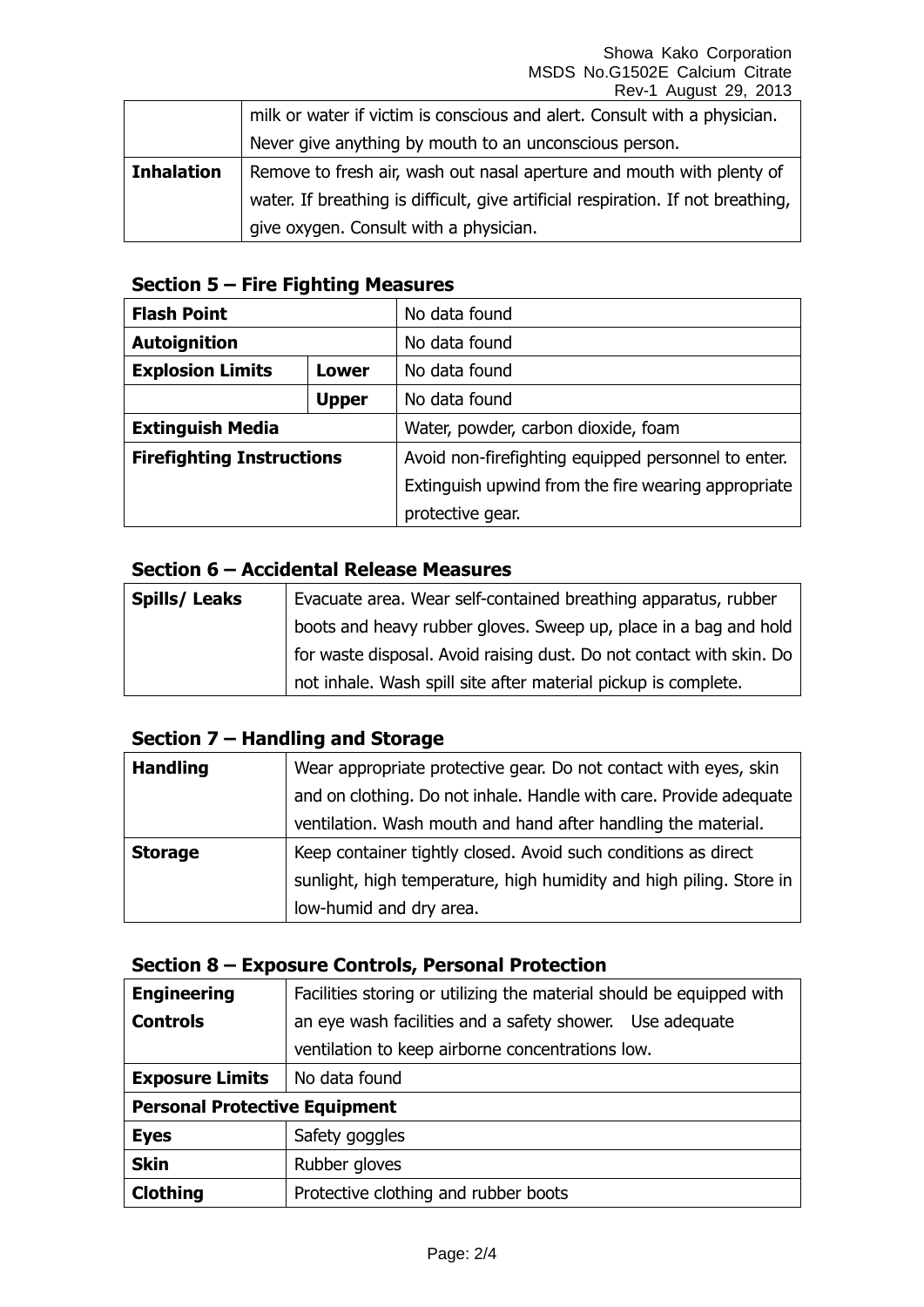| <b>Respirators</b> | Anti-dust mask |
|--------------------|----------------|
|--------------------|----------------|

## **Section 9 – Physical and Chemical Properties**

| <b>Physical State</b> | Powder                       |
|-----------------------|------------------------------|
| <b>Appearance</b>     | White                        |
| <b>Odor</b>           | <b>Odorless</b>              |
| <b>Boiling Point</b>  | No data found                |
| <b>Melting Point</b>  | No data found                |
| <b>Density</b>        | No data found                |
| <b>Viscosity</b>      | No data found                |
| pH                    | No data found                |
| <b>Flash Point</b>    | No data found                |
| <b>Explosibility</b>  | No data found                |
| <b>Vapor Density</b>  | No data found                |
| <b>Solubility</b>     | Water 0.095 g/100 mL (25 °C) |

### **Section 10 – Stability and Reactivity**

| <b>Stability</b>                             | <b>Stable</b>                           |
|----------------------------------------------|-----------------------------------------|
| <b>Conditions to avoid</b>                   | Direct sunlight, high temperature, high |
|                                              | humidity and high piling                |
| <b>Incompatibilities with Other Material</b> | No data found                           |
| <b>Hazardous Decomposition Product</b>       | May produce carbon monoxide or carbon   |
|                                              | dioxide                                 |
| <b>Hazardous Polymerization</b>              | Will not occur                          |

## **Section 11 – Toxicological information**

| <b>RTECS#</b>               | No data found                                    |
|-----------------------------|--------------------------------------------------|
| <b>LD50/LC50</b>            | No data found                                    |
| <b>Carcinogenicity</b>      | No data found                                    |
| <b>Mutagenicity</b>         | No data found                                    |
| <b>Reproductive Effects</b> | No data found                                    |
| <b>Teratogenicity</b>       | No data found                                    |
| <b>Immunology</b>           | No data found                                    |
| <b>Irritation</b>           | May cause irritation to skin and mucous membrane |

## **Section 12 – Ecological Information**

| <b>Ecotoxicity</b>            | No data found |
|-------------------------------|---------------|
| <b>Environmental Standard</b> | No data found |